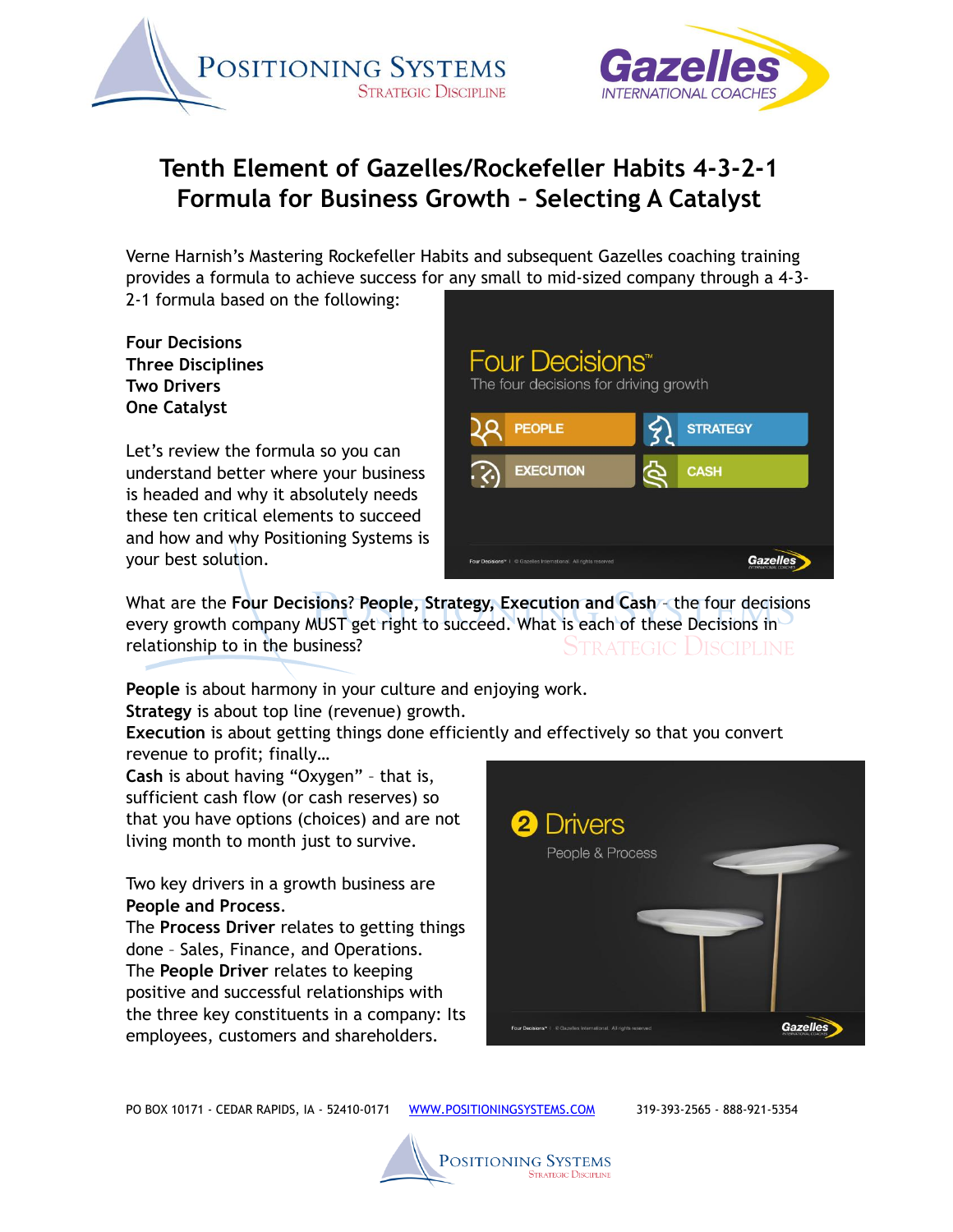It is vital that a growth company **balance** the two drivers – otherwise imbalance may results in setbacks or even failure of the business. Let's look at two extremes to illustrate: During the recession of 2008-2009 General Motors would not (or could not) secure sufficient concessions from Union workers (expense reductions) in order to operate in the black and thus had to declare bankruptcy and was bailed out by the federal government – they were too People focused at the expense of the business. Contrarily, Enron in 2001 was so focused on Productivity – meeting or exceeding goals, they did not care about their People driver and made choices that damaged shareholders, customers and employees. They were too Productivity focused. The best growth companies that go from Good to Great are able to strike an ongoing balance between the two drivers.

The last item in the 4-3-2-1 Framework is the **Catalyst** – a resource or tool that will help accelerate the growth of the business. The most common catalysts are people in the form of Advisors, Consultants and Coaches.

Let's define what a catalyst is. A **Catalyst** is a resource or tool that enhances positive change so that the desired end outcome is achieved with less energy output and\or in a faster, timelier manner. Take a look at the two curves on the graph – the blue curve represents the energy and time it takes to achieve a desired outcome – such at 100% revenue growth in one year; the Red curve represents the energy and time it takes to achieve a desired outcome, but it is completed with less



expenditure of energy and time – because a catalyst was involved in the acceleration process. The right Business Advisor, Experienced Consultant, or Seasoned Coach will act as a catalyst to the leadership team.

Moving away from the theory of a catalyst and problem solving collaboratively to illustrate the power of a real life catalyst. Who recognizes the leaders and their

companies on the left side of the picture? Name them. Who recognizes the gentlemen (larger picture) on the right side of the slide? That is Bill Campbell – he has been the executive Business Coach of Eric Schmidt (Google), Steve Jobs (Apple) and Jeff Bezos (Amazon.com). Bill is a catalyst to each of these leaders by asking them the right questions – the tough questions – and holding them accountable for their leadership and commitments. This is also what

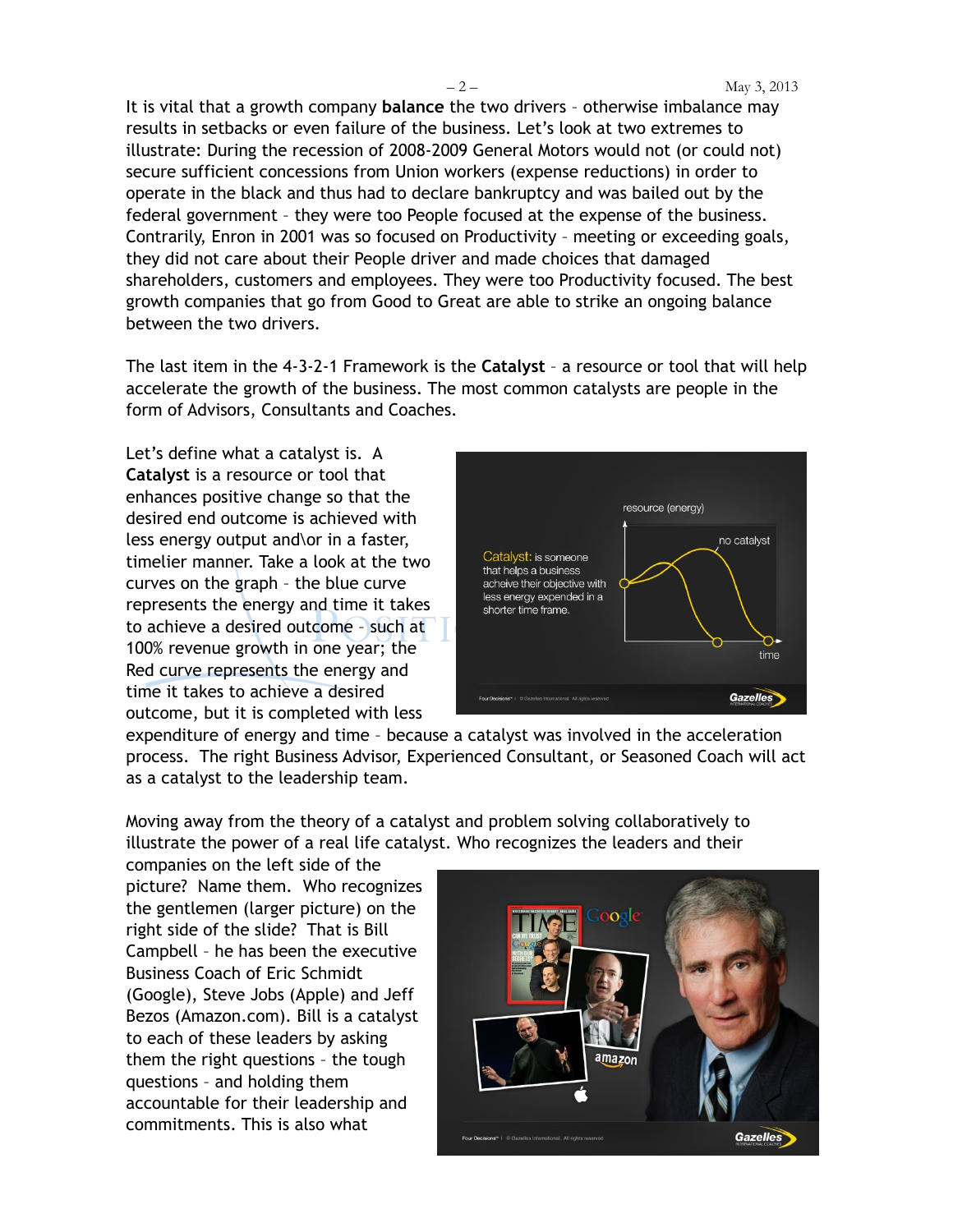Gazelles International coaches are trained to do for our clients.

There are three types of people that could be **Catalysts**:

- **Advisors** This type of catalyst specifically provides Experience and Knowledge. A good example of an Advisor and a recommended practice of Gazelles coaching is to have your business have a Business Advisory Board.
- **Consultants** Experts & Specific Knowledge. Consultants are often from your industry or from an area of your business that you may have limited knowledge of that you need help in improving. Lean Manufacturing might be an area you need help in. A consultant who we recommend might be Bob Bloom, author The Inside Advantage and The New Experts. He's helped many of my client develop their Inside Advantage which enables them to clarify their Brand Promise and their Strategy Statement
- **Coaches** Accountability & Questions. This is exactly what Gazelles Coaches and Positioning Systems provides. In many cases a Positioning Systems coach can offer consulting help depending on their range of skills and experience. Positioning Systems case we are experts at Strategic Discipline, building systems and sales process & training. Strategic Discipline focuses on Accountability and naturally brings with it questions as we participate in your meeting rhythms.

What are some of the historic results of the 4-3-2-1 Business Framework? In drawing upon the research of Jim Collins (Author), John Kotter (Harvard University), and many

others we have seen that growth companies that apply the principles from Thought leaders

often experience:

- 2x the cash flow of their industry average;
- 3x the profitability of their industry average;
- 8-10x the valuation of the business net worth;
- Senior leaders have more time available to focus on critical functions (e.g. market focus, strategy development,



mentoring people) and less time spent on putting out fires and daily operational routines.

You're here because you are interested in learning how you can propel your business forward to future growth. You've learned what the Rockefeller Habits 4-3-2-1 Formula and a catalyst can do.

With your permission allow me to present three compelling reasons to choose Positioning Systems as your business coach:

1. We are the premier provider for **Strategic Discipline**. Through Bob Bloom's Inside Advantage we created the term based on the **4-3-2-1 Gazelles Formula** that Positioning Systems is experts in. This expertise comes from more than ten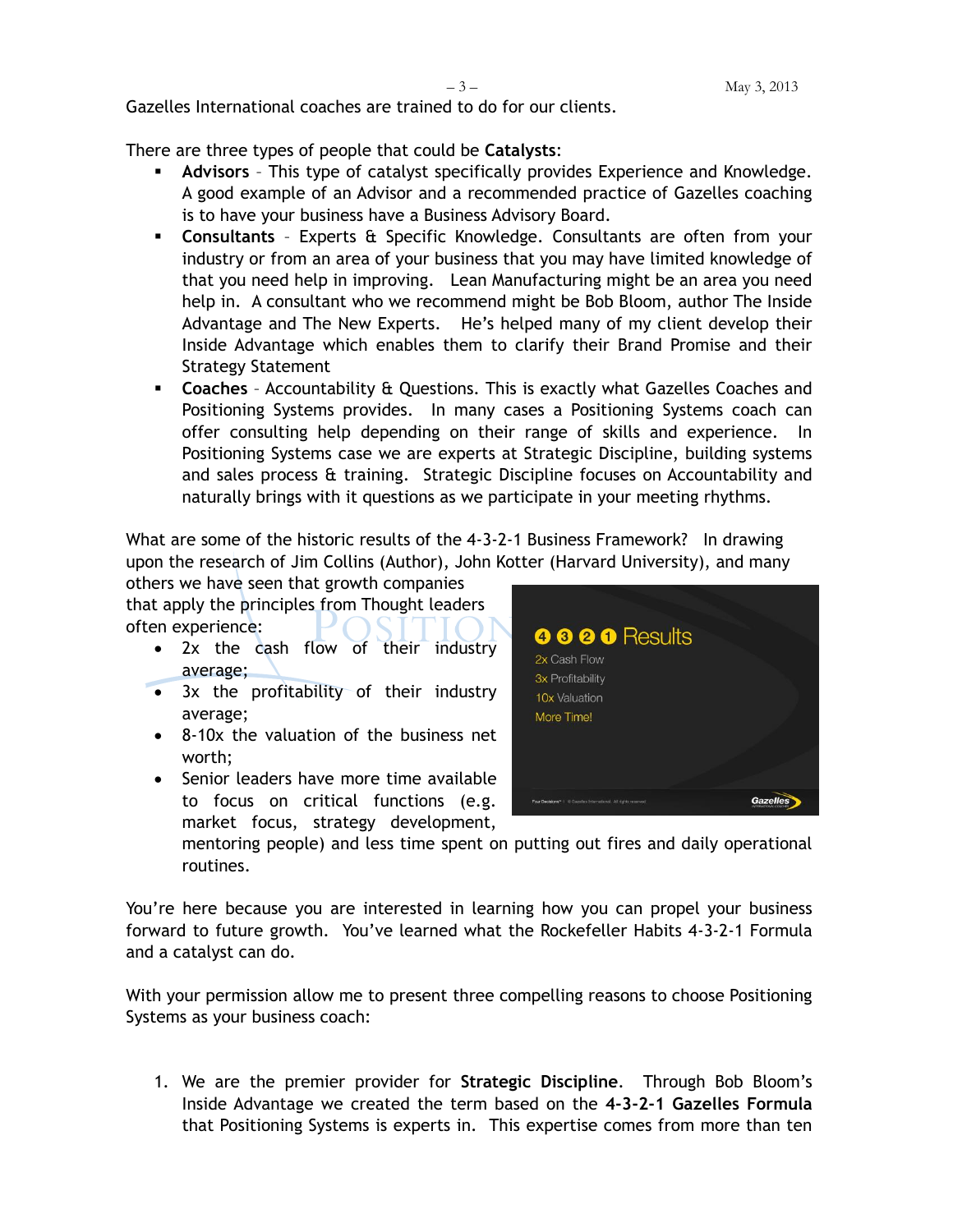years as a Senior E-Myth consultant helping small to mid-size businesses develop and execute systems. Strategic Discipline focuses on three metrics that John D. Rockefeller used to build Standard Oil Corporation into the largest corporation in the world. It was the richest, biggest, most feared business in the world, seemingly immune to the boom and bust of the business cycle, consistently racking up profits year after year. Here are the fundamental principles of Strategic Discipline:

## **a. Priorities**

Knowing what to focus on is critical. Where and what do you put your energy toward? Is it one of the Four Decisions; People, Strategy, Execution or Cash? Once you determine what it is, you need to make it your One Thing. To the exclusion of all others you must concentrate on this. In doing so not only will you achieve it, you will drag other important priorities with it toward accomplishment. Your One Thing is the equivalent of the blitzkrieg military strategy, placing all of your forces at the enemy's weakest point. Make sure it is the proper priority and that your time and resources are well invested.

## **b. Metrics**

You can't manage what you don't measure. Rockefeller's business numbers were a common discussion of the daily lunch. Making people accountable is impossible without measurement. Indeed your best and most competitive people will want the numbers to score how well they are doing. It may be one of the most common instruments to measure whether a candidate is an A player or not. Simply ask them how they measure success. If they are not aware of the metrics which drive their accomplishments, then it's probably also true that they are not at the top of the food chain as an A player. The best leaders are paid most for their ability to predict and delegate. Without metrics it is impossible to forecast your future.

Here are several keys to achieving the right measurements:

**Act on the Lead Measures** This is the discipline of leverage. It's based on the simple principle that all actions are not created equal. Some actions have more impact than others when reaching for a goal. And it is those that you want to identify and act on if you want to reach your goal. Whatever strategy you're pursuing, your progress and your success will be based on two kinds of measures: lag and lead.

**Keep a Compelling Scoreboard** People play differently when they're keeping score. If you doubt this, watch any group of teenagers playing basketball and see how the game changes the minute scorekeeping begins. However, the truth of this statement is more clearly revealed by a change in emphasis: People play differently when they are keeping score. It's not about you keeping score for them. This is the discipline of engagement. In principle, the highest level of performance always comes from people who are emotionally engaged and the highest level of engagement comes from knowing the score—that is, if people know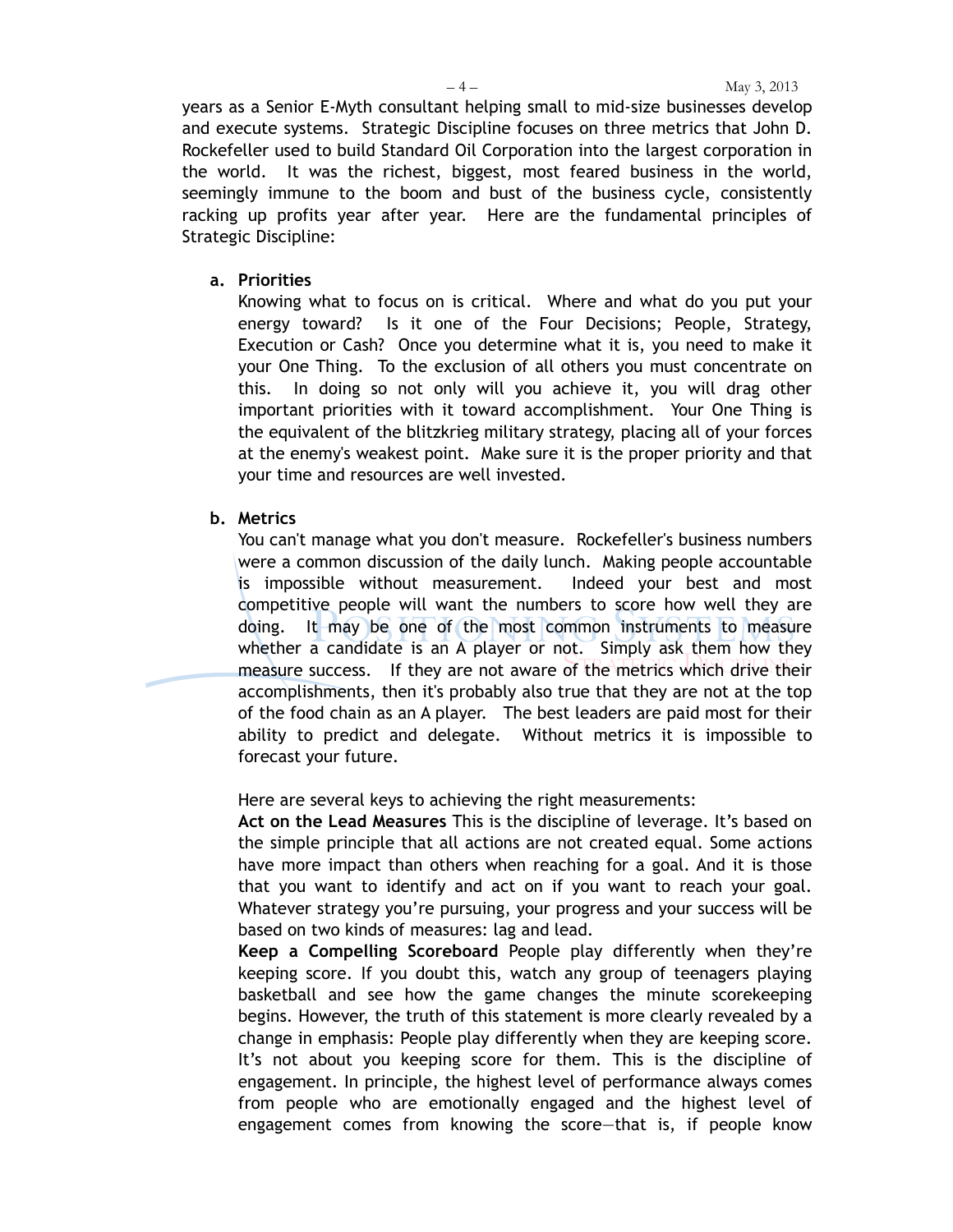$-5 -$  May 3, 2013 whether they are winning or losing. It's that simple. It's also [Pearson'](http://positioningsystems.com/blog.php?entryID=67)s [Law.](http://positioningsystems.com/blog.php?entryID=67)

## **c. Meeting Rhythms**

Rockefeller met with his key people every day for lunch. As Verne points out in Mastering the Rockefeller Habits, Rockefeller knew the meaning of the word company means "to share bread." While personal and professional relationships were strengthened, far more important is the vital communication, exchange and feedback that occurred on a daily basis. These ambitious men weren't just hobnobbing or chit chatting; they shared vital market information, customer and employee data that helped them to make better decisions.

**Meeting Rhythms Create a Cadence of Accountability** This is where execution really happens. Until you apply the **Meeting Rhythm Discipline** your team isn't in the game. It is based on the principle of accountability: that unless we consistently hold each other accountable, the goal naturally disintegrates in the whirlwind. The cadence of accountability is a rhythm of regular and frequent meetings of any team that owns a Priority (One Thing). These meetings happen at least weekly and ideally last no more than thirty minutes to an hour. In that brief time, team members hold each other accountable for producing results, despite the whirlwind. Priorities and benchmarks were shared and most importantly....

These three Disciplines are essential to your businesses success. They are essential to developing a discipline for growth. Unfortunately most business owners and managers fail to recognize the importance of Strategic Discipline and how it influences accountability.

2. At Gazelles Coaching we have two designated training and award ceremonies where the board awards coaches for living Gazelles Core Values. I recall my first Gazelles Coaching Conference in Las Vegas for a Growth Summit and our Gazelles Coaching Director Keith Cupp handing out three Core Value Awards to coaches. I knew I wanted to earn one in the future. My very next Growth Summit and Gazelles Training and Awards evening I was surprised to discover I did. The Core Value they'd determined I'd demonstrated, *"Practice What We Preach."* Little did I know how prophetic that would be. Perhaps the most compelling reason to choose Positioning Systems is my experience and history with implementing the Strategic Discipline fundamentals. I truly have *"Practice What We Preach!"* While the training and coaching I did with E-Myth and my business experience as a sales person, sales manager, general manager and owner of a radio station all provide excellent experience on the power of disciplines nothing quite prepared me nor built my persistence, perseverance, determination, fortitude, faith and confidence than the challenge Acute Myeloid Leukemia and my subsequent Bone Marrow Transplant.

While my initial reaction was stunned pessimism I quickly turned this around by practicing the principles of Strategic Discipline through my 7 chemotherapies. It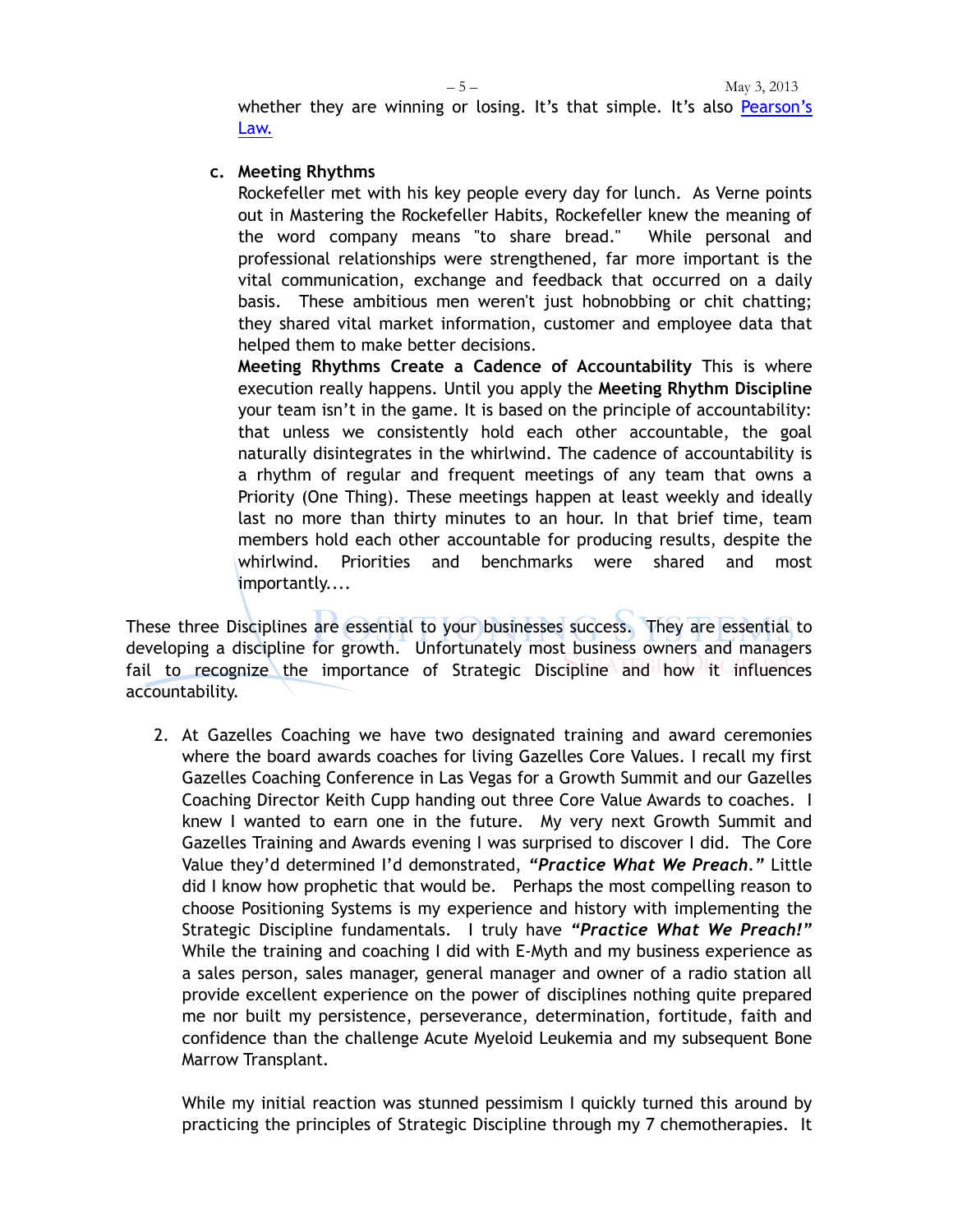took six chemotherapies to achieve remission and until the very last clinical trial there was never an indication that I had even a slight chance to make it. There are four categories to AML and mine was the least like for recovery, less than 10% chance due to the absence of a  $7<sup>th</sup>$  chromosome and a condition called Mono Somy 7.

I chronicled much of my journey in my blogs, firmly embracing the Stockdale Paradox (from Jim Collins Good to Great): "*You must never confuse faith that you will prevail in the end—which you can never afford to lose—with the discipline to confront the most brutal facts of your current reality, whatever they might be."*

It continues with: *"I never lost faith in the end of the story, I never doubted not only that I would get out, but also that I would prevail in the end and turn the experience into the defining event of my life, which, in retrospect, I would not trade."*

Chet Holmes (Author of the Ultimate Sales Machine and cancer victim) offered that to succeed in business you need Pigheaded Discipline and Determination. What you are getting with Positioning Systems and Doug Wick is a coach with relentless commitment to the Strategic Discipline principles. I've personally and consistently seen the principles of Strategic Discipline perform miracles in my life and the lives and businesses of my clients. What you will receive is a business coach who is rigorous, ruthless, single-minded, undeviating, unflinching, ferocious, and unrelenting in keeping you and your leadership team committed to achieving these principles. You have a bulldog tenaciously guiding you to success. As Winston Churchill noted, *"The nose of the Bulldog has been slanted backwards so that he can breathe without letting go"*

3. Finally the biggest reason to hire Positioning Systems is simply because your business will not succeed or fail due to the Execution of Strategic Discipline. Most Businesses don't fail due to lack of Execution. They fail due to poor decisions and failed Strategy.

Noted business consultant Peter Drucker observed, "Most business failures are not the result of things being done poorly. Businesses fail most often because the assumptions on which the organization has been built and is being run no longer fit reality."

Well known management consulting firm McKinsey offered a more compelling and concise observation [McKinsey Quarterly, August 2006] "Those who say that business success is all about execution are wrong. Bad choices trump good execution every time." (\**Strategic Learning*.)

VUCA – volatile, uncertain, complex, and ambiguous certainly applies to today's business landscape.

Most of business owners are caught up in our organizations and fail to take time to noodle, explore and ruminate about our business. Even if you take time to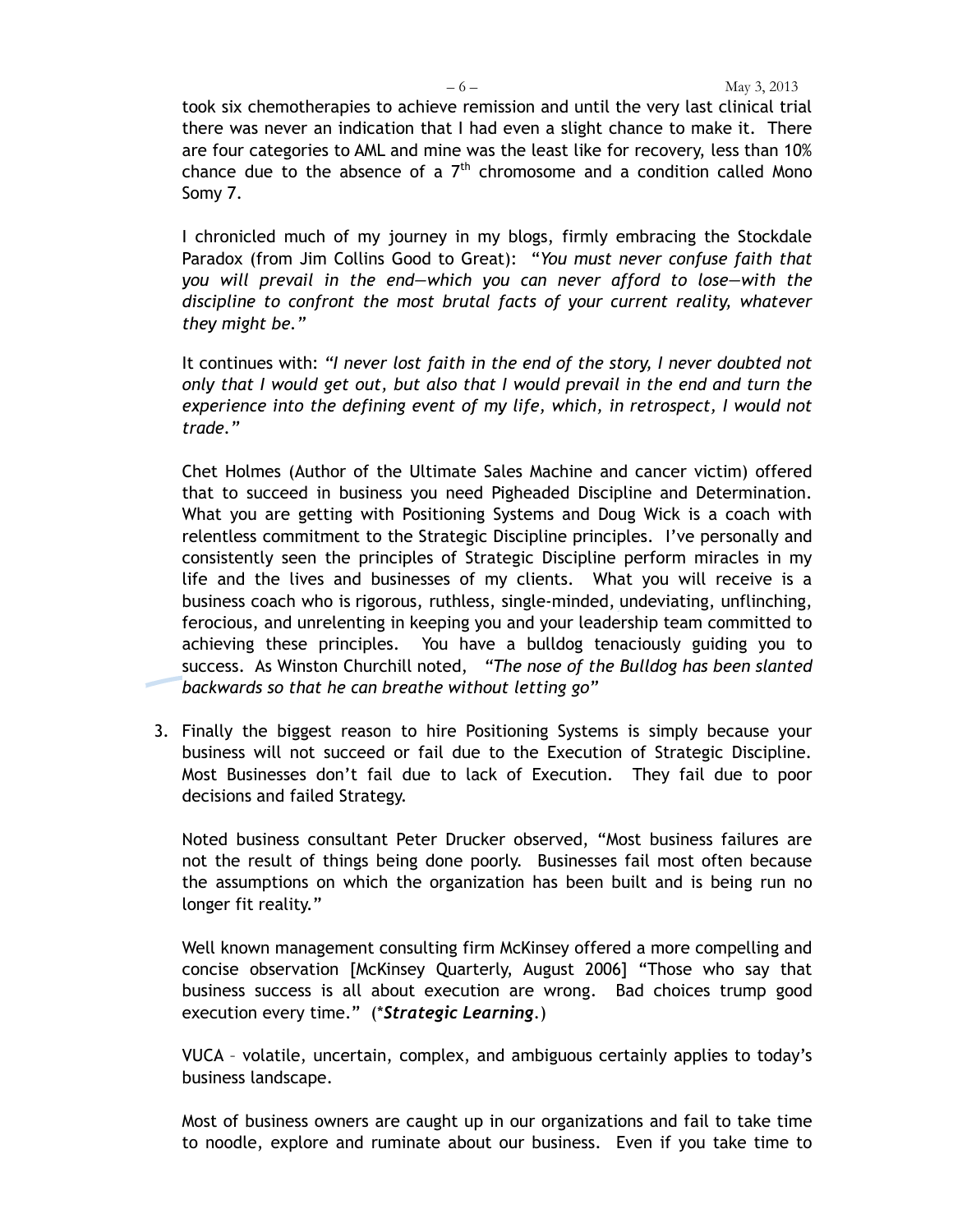think, as Bill Gates did twice a year with his famous Think Week, you can still fail to recognize the patterns that are part of the pace of change. Businesses that succeed develop Strategic Discipline. They schedule their time to get outside their business, and they schedule time to work with their teams to steer their ship in the direction they direct and forecast it to go.

Successful Execution as performed through the three disciplines of Strategic Discipline does not automatically ensure success. It is absolutely critical to move you to the next stage of your business where you have more time to work strategically on your business.

Assumptions on markets, customers, competitors, and your company's own strengths and weaknesses need to be tested if not annually, every quarter. The market can change; overnight one customer or a new competitor can disrupt the course you were on. Now you must make adjustments!

As Michael Gerber, in his audio the E-Myth Seminar noted, *"Businesses that plan always do better than businesses that don't. But business that change their plans are always more successful than businesses that plan but don't change them."* 

What structure do you have in place to deal with a major change in your assumptions? How did you handle the last economic crisis, and how are you handling the current economy? That alone should offer insight into whether you need a minor adjustment to your strategic discipline or major bypass surgery.

Even if you have the right disciplines in place to sense and respond to markets, customers, and your competitors, you need to make good decisions. Then you need to execute on those decisions.

The reason to choose Positioning Systems is that by achieving Strategic Discipline, premier execution in your business, you will have the time to dedicate to Strategy and Planning.

Don't believe me. View Alan Rudy's [video on](http://youtu.be/sM2TkLlzg-4)  [the Rockefeller Habits Checklist.](http://youtu.be/sM2TkLlzg-4) Rudy is no slouch. While his challenges are documented well in Mastering the Rockefeller Habits by Verne Harnish, he's since gone on to sell Express Med and has since taken a \$7M company to \$1.2 billion in sales in just three years at the same time achieving the highest customer service rating in his industry.



In addition in the past several years Rudy has built a company from US\$20M losing money to US\$65M making a ton, taken another company from US\$7M to more than US\$1.2B in three years while still scoring the highest service rankings